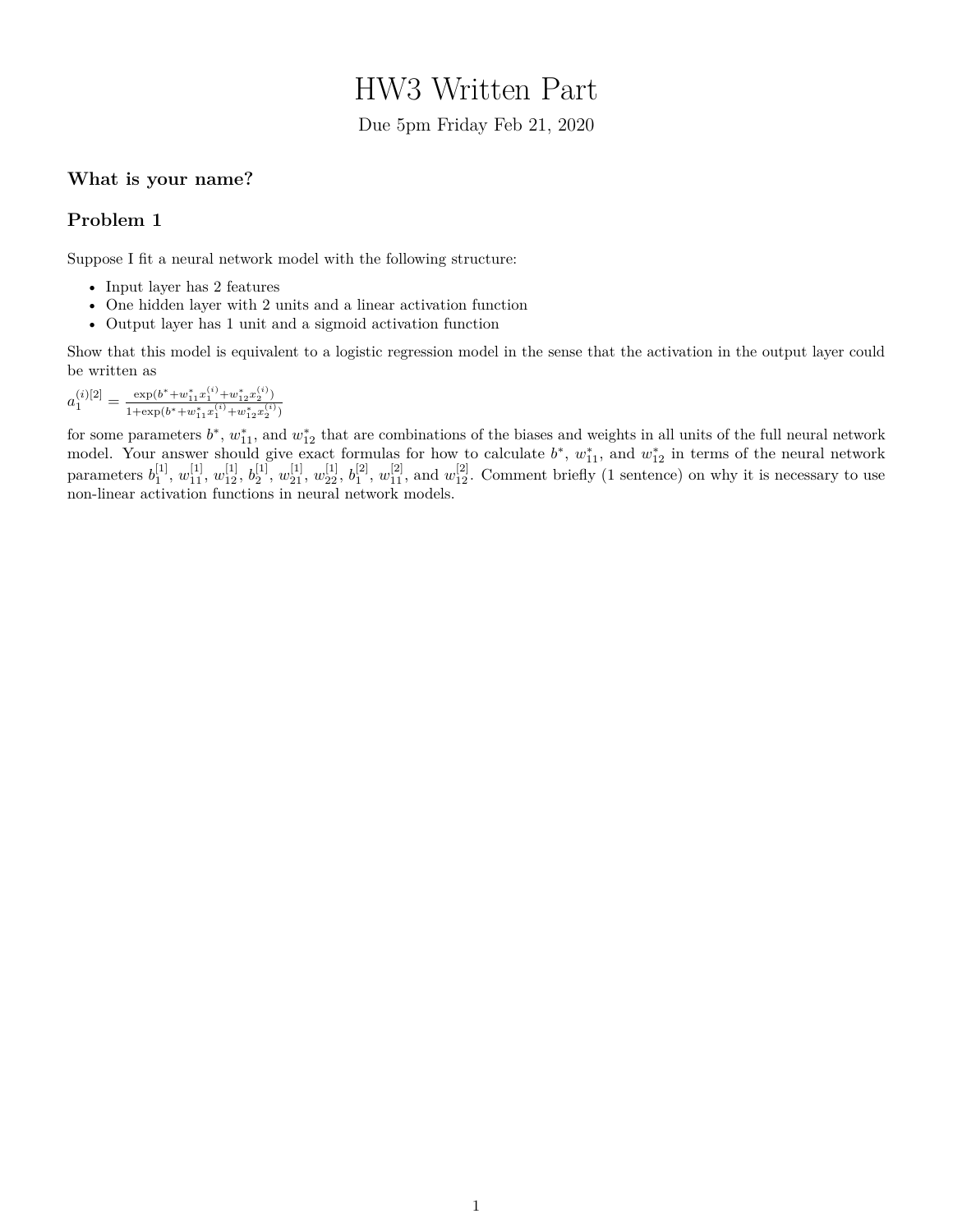## **Problem 2**

Suppose I am working on a classification problem where the response has three classes and I have two input features. I will use a neural network model with the following structure:

- Input layer has 2 features
- One hidden layer has 2 units and a relu activation
- Output layer has 3 units and a softmax activation

My full data set has 100 observations in it.

**(a)** Give the shapes of each of the following quantities. Use the convention that each observation is in a column of X and each feature is in a row of X. For example, if I am predicting whether an animal is a bird, a cat, or a dog using its weight and its height, the weights and height for the first animal in my data set would be in the first column of X. Also, suppose  $\lceil 0 \rceil$ 

we are using a one-hot encoding for the response, so if the first animal in my data set is a dog then I will have  $y^{(1)} =$  $\left| \begin{array}{c} 0 \\ 1 \end{array} \right|$  $\begin{matrix} 0 \\ 1 \end{matrix}$ 

- *X*
- *y*
- $\bullet \ \ z^{[1]}$
- $a^{[1]}$
- $b^{[1]}$
- $w^{[1]}$
- $\bullet \ \ z^{[2]}$
- $a^{[2]}$
- $b^{[2]}$
- $w^{[2]}$
- *∂J*(*b,w*) *∂a*[2]
- *∂J*(*b,w*) *∂z*[2]
- *∂J*(*b,w*) *∂b*[2]
- *∂J*(*b,w*) *∂w*[2]
- *∂J*(*b,w*) *∂a*[1]
- *∂J*(*b,w*) *∂z*[1]
- *∂J*(*b,w*) *∂b*[1]
- *∂J*(*b,w*) *∂w*[1]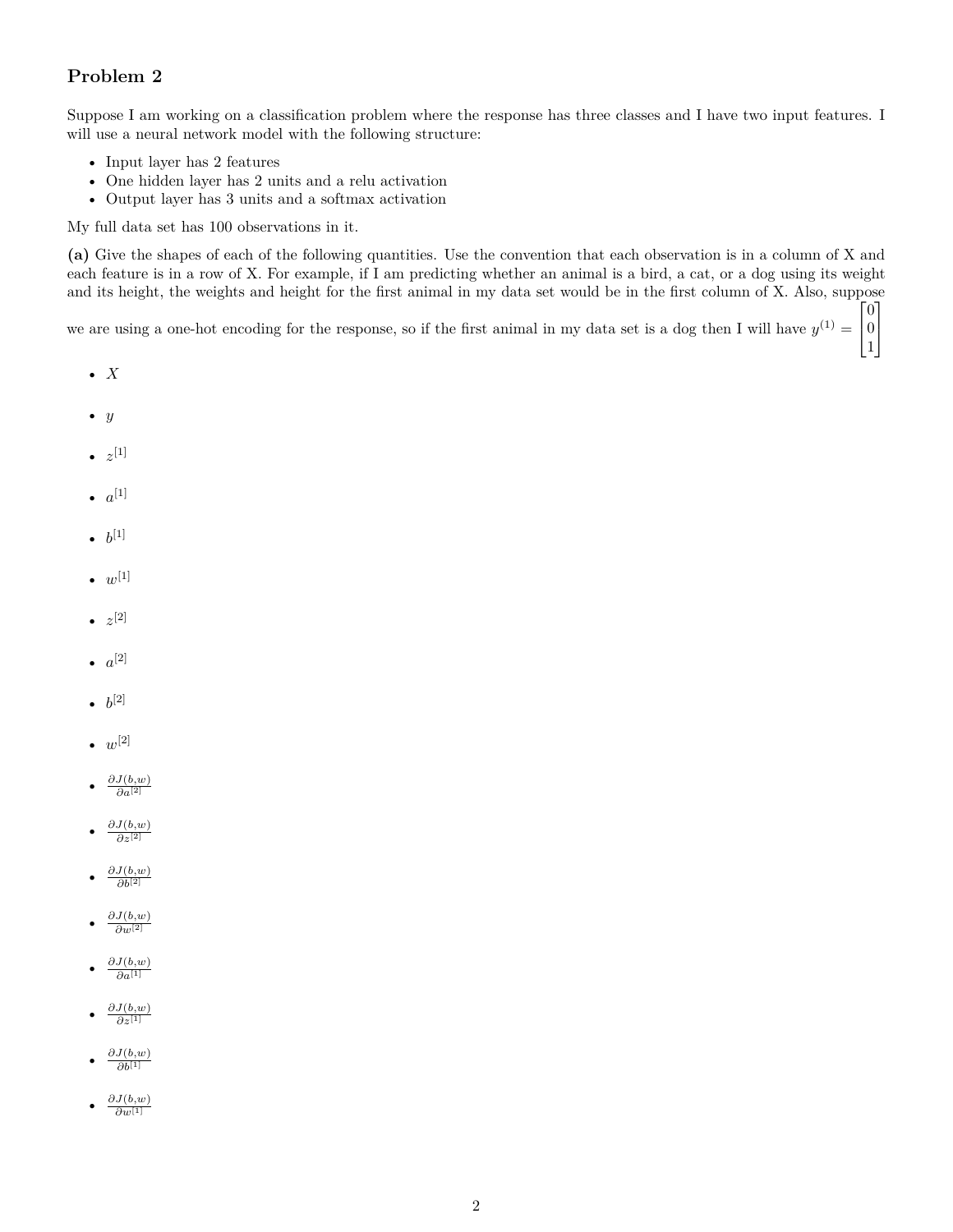(b) In the backpropagation algorithm, why do we calculate  $\frac{\partial J(b,w)}{\partial a^{[2]}}$  before we calculate  $\frac{\partial J(b,w)}{\partial z^{[2]}}$ ? Your answer should involve a formula for how  $a^{[2]}$  is calculated and an application of the chain rule.

(c) In the backpropagation algorithm, why do we calculate  $\frac{\partial J(b,w)}{\partial z^{[2]}}$  before we calculate  $\frac{\partial J(b,w)}{\partial b^{[2]}}$ ? Your answer should involve a formula for how  $z^{[2]}$  is calculated and an application of the chain rule.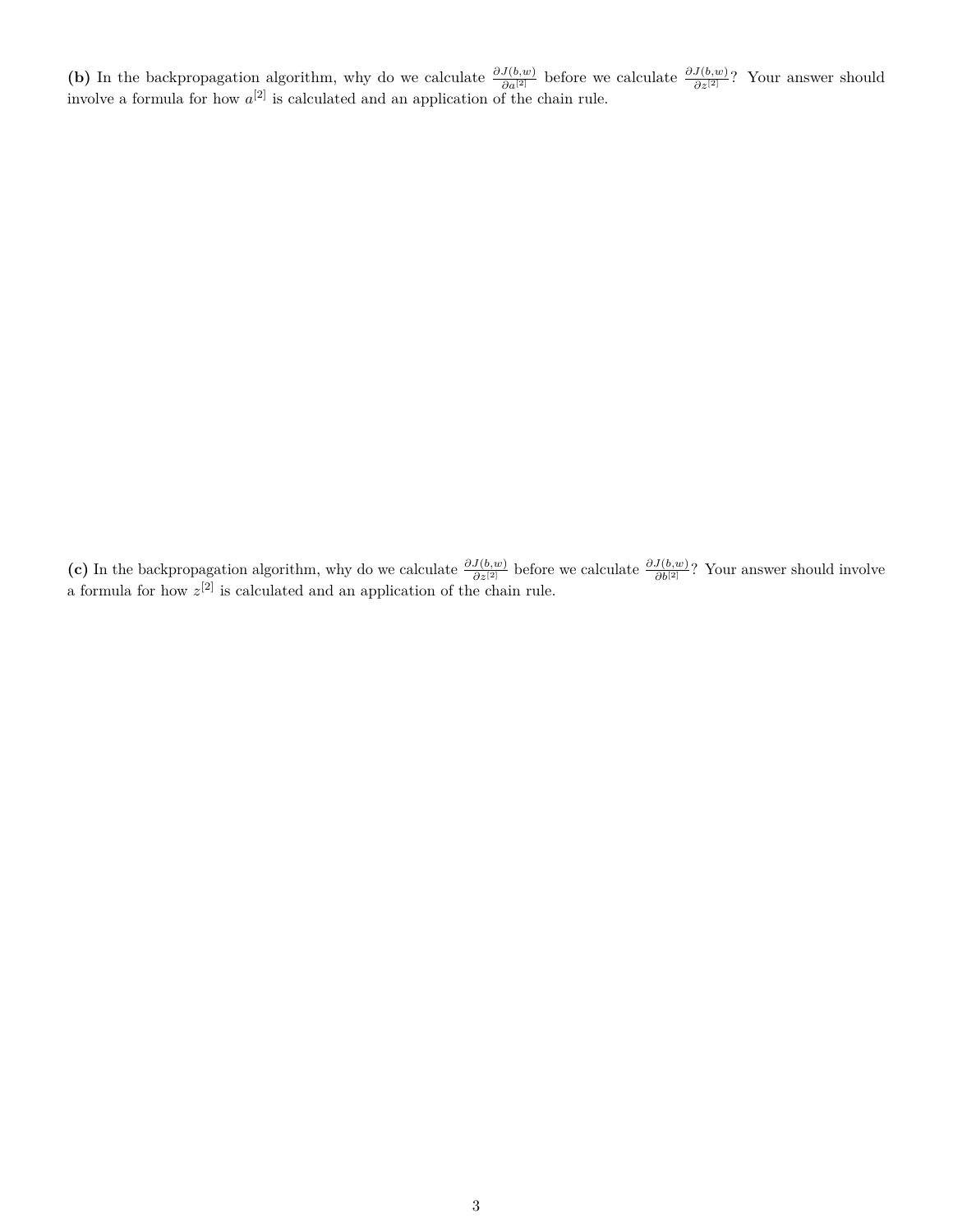#### **Problem 3**

Suppose I am working on a classification problem where the response has two classes (say dog and cat) and I have one input feature. In the model statements below, I'm suppressing as much notation as possible.

Our first option for this task is a logistic regression model where  $Y^{(i)}$  is encoded as 0 for a dog or 1 for a cat:

$$
Y^{(i)} \sim \text{Bernoulli}(a^{(i)})
$$

$$
a_1^{(i)} = \frac{\exp(b + w_1 x^{(i)})}{1 + \exp(b + w_1 x^{(i)})}
$$

However, a reasonable person might also formulate this as a multinomial regression problem using a one-hot encoding of  $Y^{(i)} = \begin{bmatrix} 1 \\ 0 \end{bmatrix}$ 0 for a dog or  $Y^{(i)} = \begin{bmatrix} 0 \\ 1 \end{bmatrix}$ 1 for a cat:

$$
Y^{(i)} \sim \text{Categorical}(a_1^{(i)}, a_2^{(i)})
$$

$$
a_1^{(i)} = \frac{\exp(b_1 + w_1 x^{(i)})}{\exp(b_1 + w_1 x^{(i)}) + \exp(b_2 + w_2 x^{(i)})}
$$

$$
a_2^{(i)} = \frac{\exp(b_2 + w_2 x^{(i)})}{\exp(b_1 + w_1 x^{(i)}) + \exp(b_2 + w_2 x^{(i)})}
$$

Note that by convention the numbering of classes is 0 and 1 in the logistic regression model, but 1 and 2 in the multinomial regression model. So class 1 in the logistic regression model refers to the same thing as class 2 in the multinomial regression model. This is awkward but I think it'll be more confusing if we change the standard notation...

Suppose these models will be estimated by gradient descent, and the parameter values for the two models are intialized so that for any value of *x* the initial estimated probability of being a cat from the logistic model is equal to the initial estimated probability of being a cat from the multinomial regression model.

(a) Write down the formulas for the updates to *b* and *w* for the logistic regression model in terms of  $a^{(i)}$ ,  $y^{(i)}$ , and  $x^{(i)}$ ,  $i = 1, \ldots, m$ . Note that you don't need to calculate the value of  $a^{(i)}$  explicitly in terms of *b* and *w*.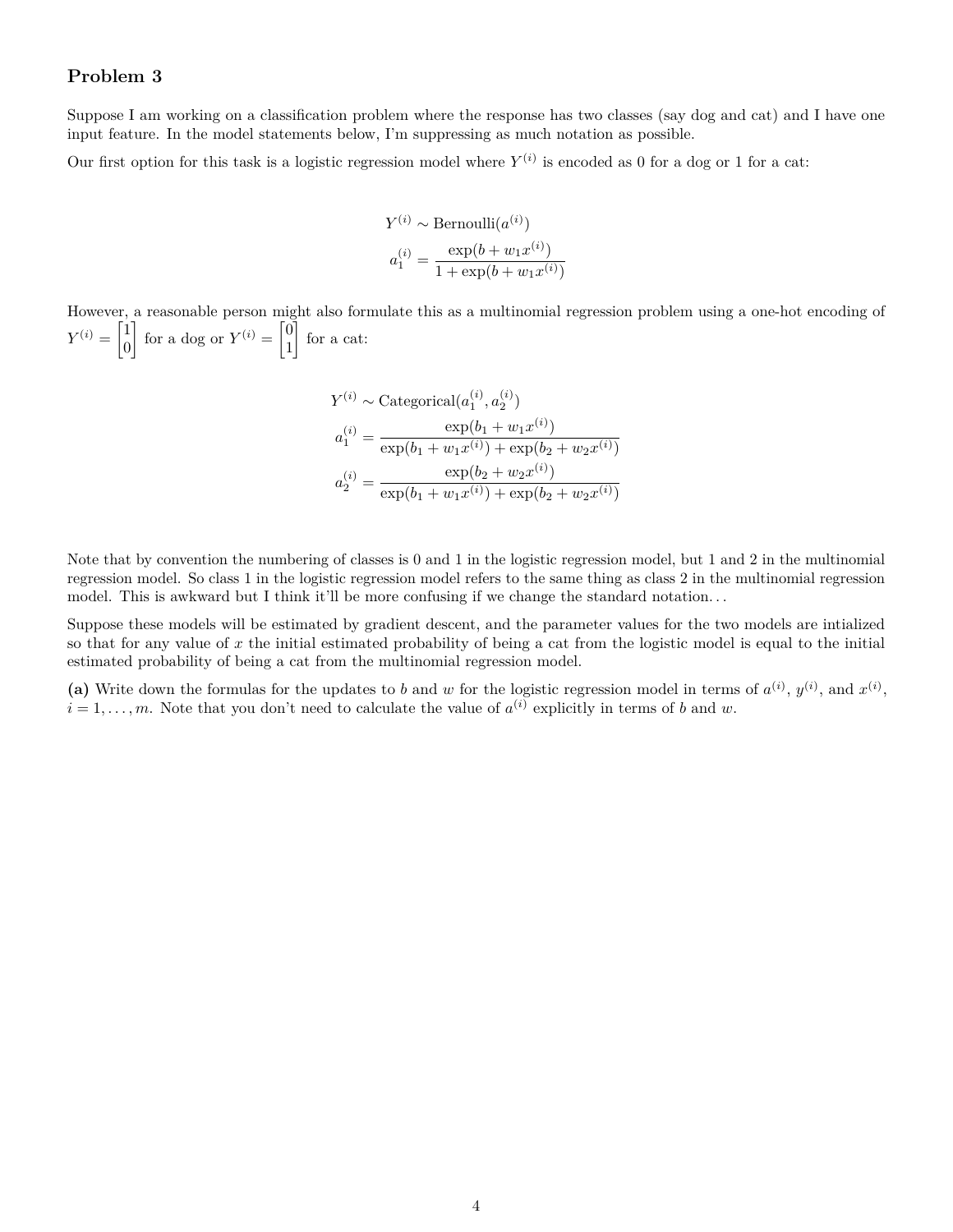**(b)** Suppose we have two observations with feature, response, and output layer activation values for a logistic regression model as given in the table below. The current parameter values are  $b = 1$  and  $w = -1$ . Find the updated parameter values after one step using a learning rate of  $\alpha = 0.1$ .

| $x^{(i)}$ | $y^{(i)}$ | $a_1^{(i)}$ |
|-----------|-----------|-------------|
|           |           | $0.5\,$     |
| 2         | 0         | 0.269       |

**i.** Find  $\frac{\partial J(b,w)}{\partial z^{[1]}}$ . (First, think about what its shape should be.)

**ii.** Find  $\frac{\partial J(b,w)}{\partial b}$ . (First, think about what its shape should be.)

**iii.** Find  $\frac{\partial J(b,w)}{\partial w}$ . (First, think about what its shape should be.)

**iv.** Find the updated values of *b* and *w* from one gradient descent update step using a learning rate of  $\alpha = 0.01$ .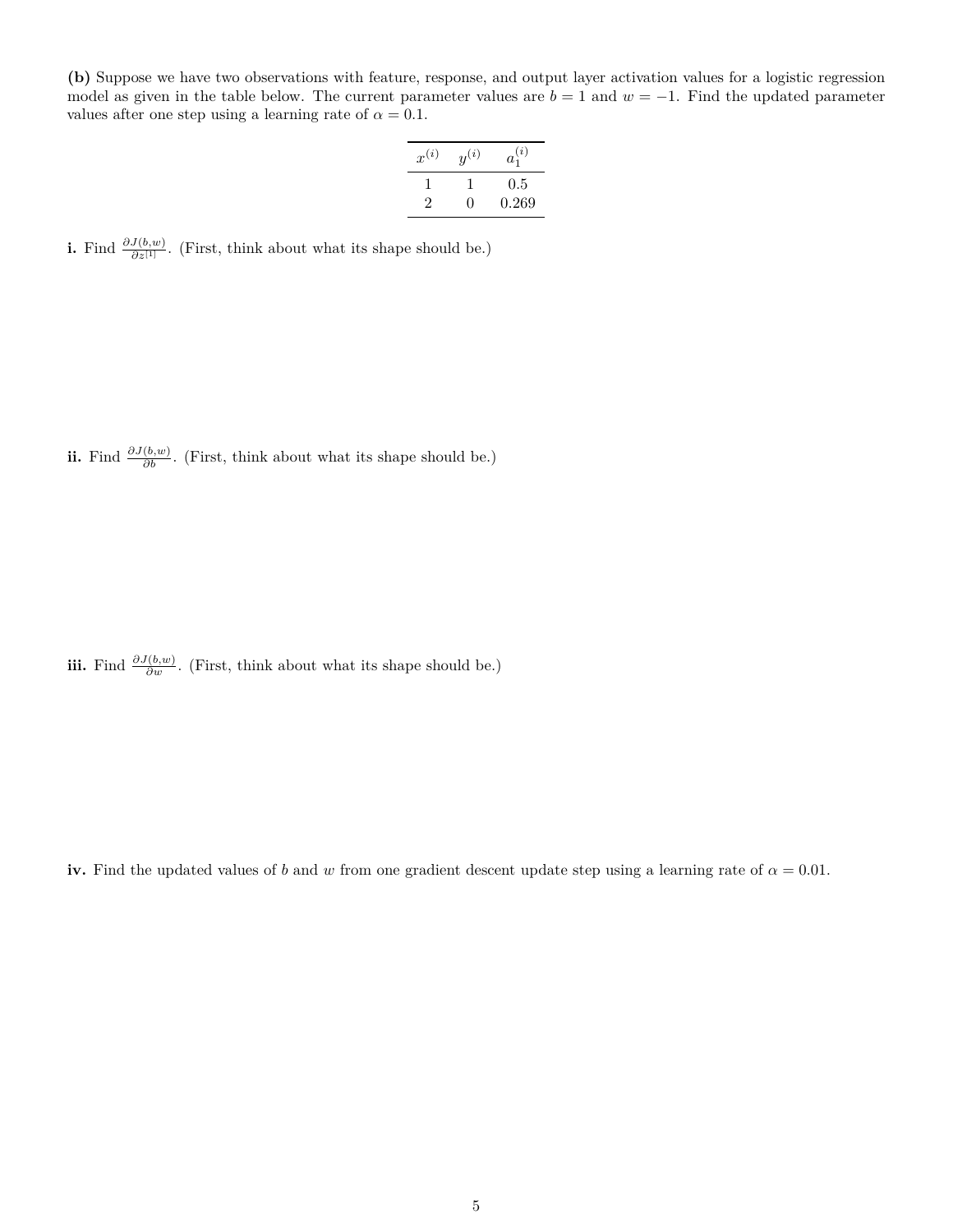(c) Write down the formulas for the updates to *b* and *w* for the multinomial regression model in terms of  $a^{(i)}$ ,  $y^{(i)}$ , and  $x^{(i)}$ ,  $i = 1, \ldots, m$ . Note that you don't need to calculate the value of  $a^{(i)}$  explicitly in terms of *b* and *w*.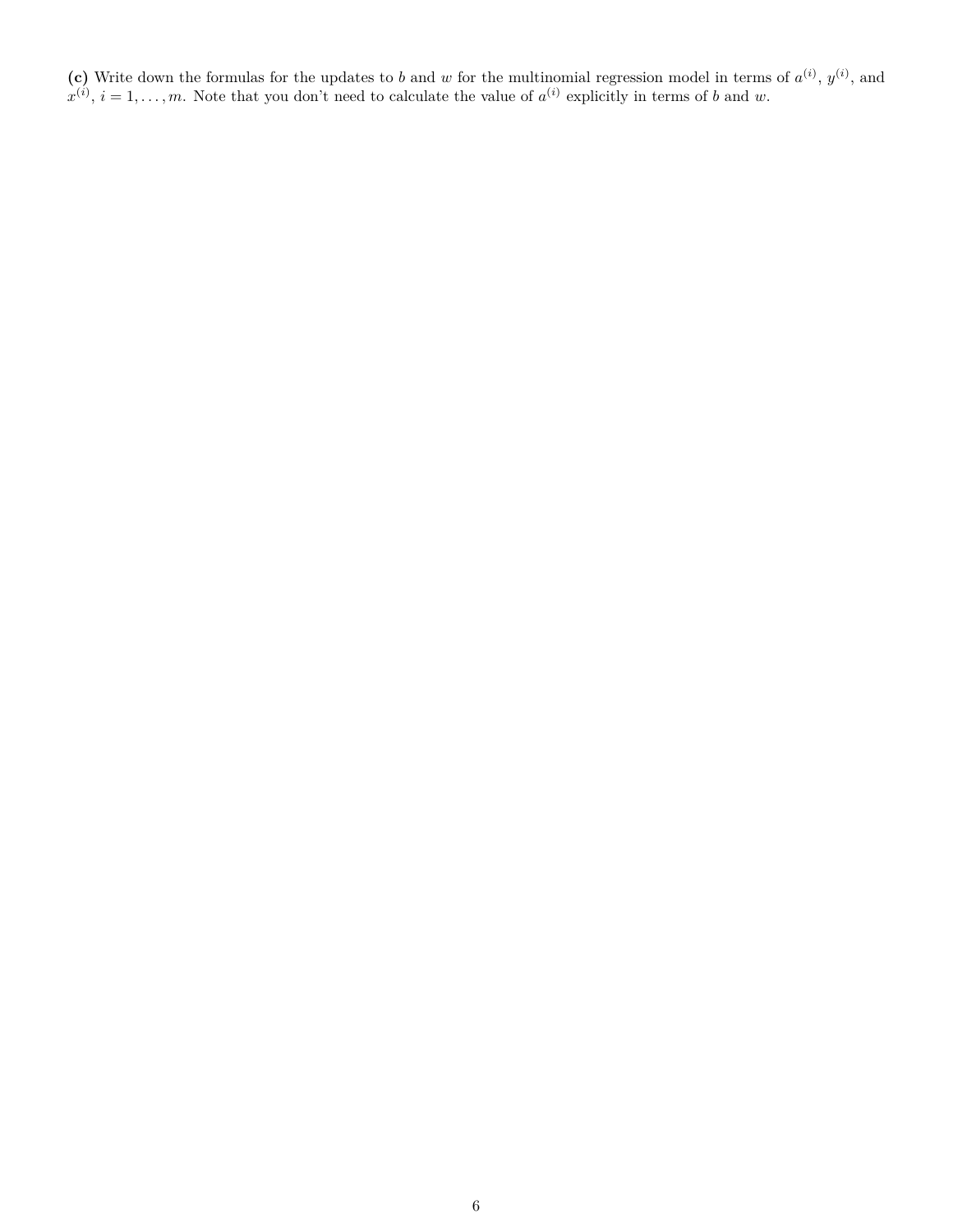**(d)** Suppose I have two observations with feature, response, and output layer activation values for a multinomial regression model as given in the table below. My current parameter values are  $b = \begin{bmatrix} 0 \\ 1 \end{bmatrix}$ 1  $\int$  and  $w = \begin{bmatrix} 0 \\ 0 \end{bmatrix}$ −1 . Find the updated parameter values after one step using a learning rate of  $\alpha = 0.1$ .

| $x^{(i)}$ | $y^{(i)}$    | $a_1^{(i)}$ | $a_2^{(i)}$ |
|-----------|--------------|-------------|-------------|
|           |              | $0.5\,$     | $0.5\,$     |
| 2         | $\mathbf{0}$ | 0.731       | 0.269       |

**i.** Find  $\frac{\partial J(b,w)}{\partial z^{[1]}}$ . (First, think about what its shape should be.)

**ii.** Find  $\frac{\partial J(b,w)}{\partial b}$ . (First, think about what its shape should be.)

**iii.** Find  $\frac{\partial J(b,w)}{\partial w}$ . (First, think about what its shape should be.)

**iv.** Find the updated values of *b* and *w* from one gradient descent update step using a learning rate of  $\alpha = 0.01$ .